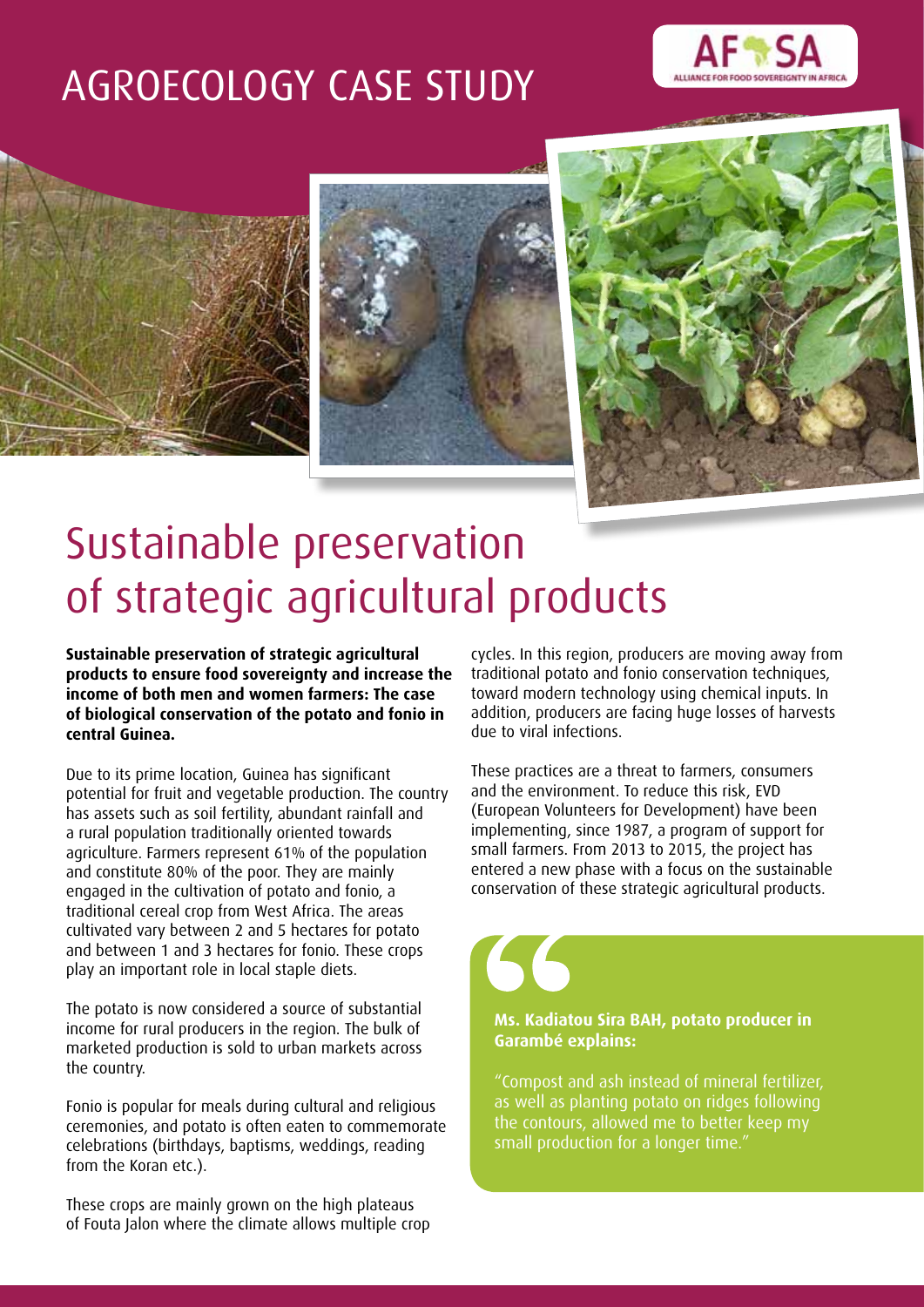## THE PROJECT

### **Goal**

Overall, the project aims to develop improved biological conservation technologies for potato and fonio producers.

Specifically, the project aims to raise awareness and inform and educate potato and fonio producers on sustainable biological conservation technologies for these crops, to minimize post-harvest losses.

## **Location and beneficiaries**

The project is located in the region of Middle Guinea, specifically in the sub-prefecture of Garambé and Timbi Madina, located about 400 km north of the capital, Conakry.

The project benefits 35 pilot farmers and members of groups affiliated to the "Fédération des Paysans du Fouta Djallon".

## **Methodological Approach**

The project follows a participatory approach through the implementation of training sessions, activities and follow-up meetings. Exchange visits between farmers in potato and fonio production areas (central plateau and mountain slopes of the Fouta Djalon), workshops or round tables and radio programs on conservation techniques are also organized to improve impact. Advocacy is carried out with policy makers for the promotion of organic production and conservation techniques.





## IMPROVED BIOLOGICAL CONSERVATION TECHNOLOGIES OF POTATO AND FONIO

### **The improved biological conservation techniques for potato.**

When storing potatoes, the aim is to keep the potato tubers at the highest level of quality for future use: human consumption (fresh market or industrial processing), starch production, or seed production. Challenges to the storage of potatoes include losses due to physiological processes (sweating, breathing, germination) and storage diseases and stored tubers pests.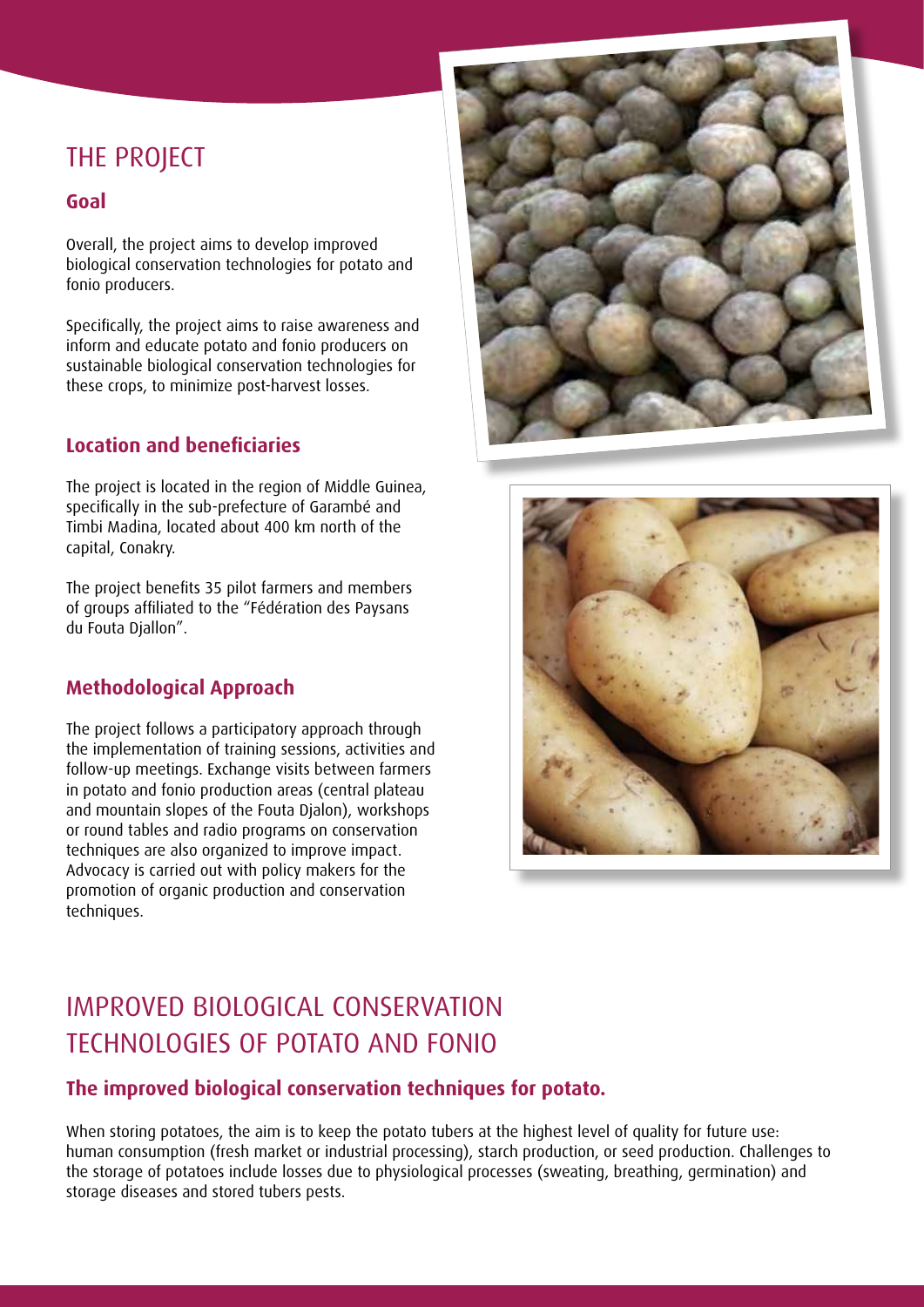Other than selecting tubers that are fully ripe and in good condition, the essential conditions to be met when storing potatoes are the following: maintaining darkness, proper ventilation and temperature control (2 - 10 $\degree$  C). The storage can be done in bulk but the height of a heap of potatoes should be limited, and containers or crates of appropriate dimensions should be used, to avoid crushing the tubers.

The duration of storage can reach 8 to 12 months if the optimal technical conditions are met. This duration is limited to a few weeks when potatoes are stored at room temperature in people's homes.



## **The improved biological conservation techniques for fonio.**

Fonio is mature, around 75 days after seeding, when the whole plant has turned yellow and the stalk bends, or when the moisture content of grains is between 20% and 25%.

The harvest process consists of mowing the stalks and binding them in the form of a sheaf of 2 to 3 kg on a tarpaulin sheet. Fonio sheaves are dried for 3-5 days after harvest, and then go through the crushing process. This separates the grains from the panicles. Threshing areas are carefully prepared to avoid contamination (by dust, sand, stones etc.). Traditionally, threshing is done on dirt floors coated with cow dung, mixed with clay. To improve the quality of paddy fonio, the project recommends to cover these threshing areas with mats or plastic sheets, because manual threshing is done using sticks or by treading with feet.

The next step is to winnow and dry the grains to approximately 10-14% moisture, and then fonio is stored in jute bags, traditional baskets or silos.

The room where the stock of fonio is stored must be dry and well ventilated.



**Mr. Mody Oury Diallo, producer of fonio in Timbi Madina reported:** 

"Fonio is stored easily and for a long period in baskets, attics or raffia bags kept in dry and ventilated places."